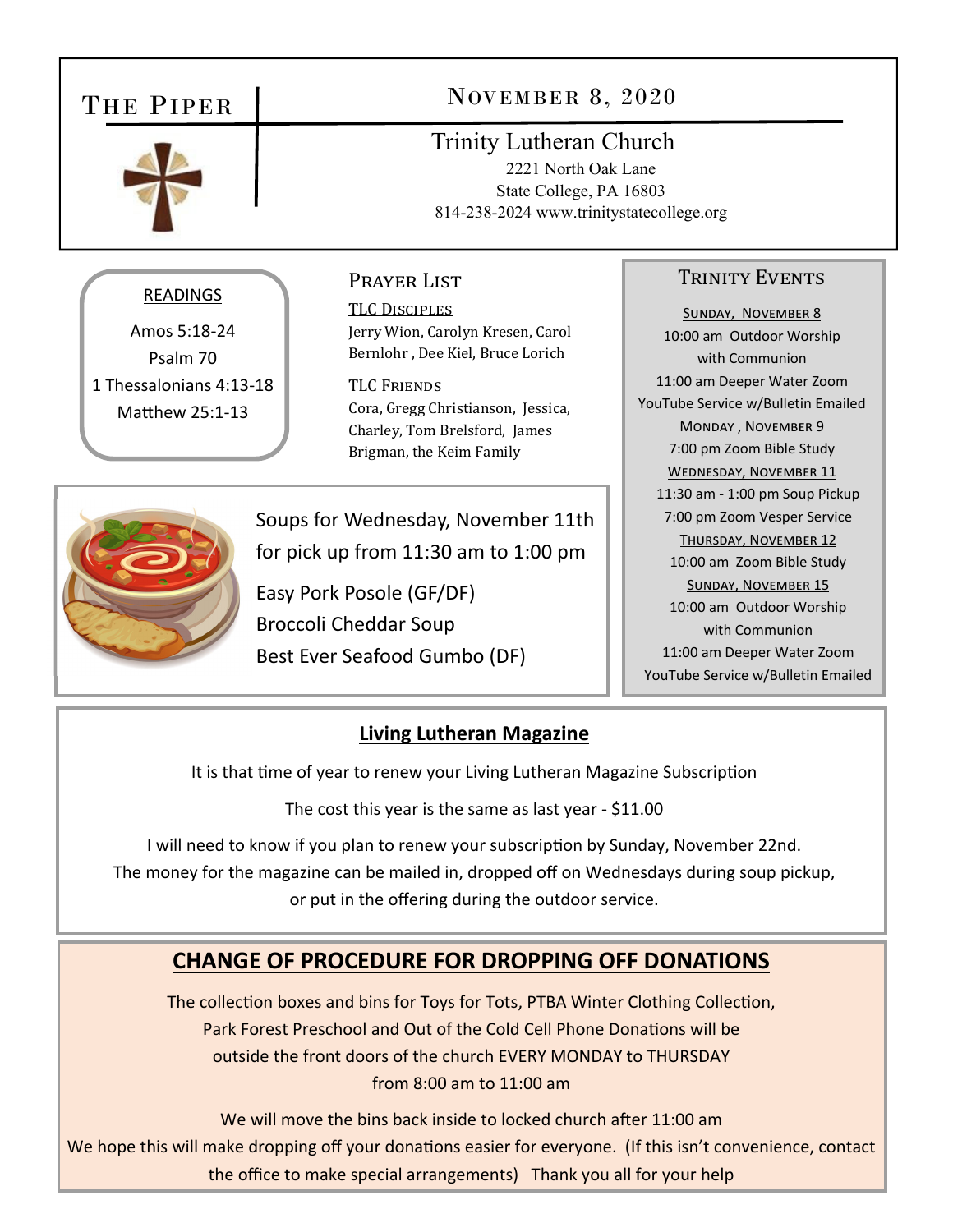# *A Note from the Pastor*

## CHIRSTMAS PICTURES REQUESTED

Now that Halloween has arrived, we know that the holiday season— Thanksgiving, Christmas and New Year's Day—are not far off. Christmas has special significance for most everyone. Regardless of whether or not we have resumed in‐person worship, we would like to find ways to make our Christmas worship special.

To that end, there are some plans that would include using pictures that remind us of Christmas. So, we invite anyone and everyone to submit pictures you have taken or have that are special to you regarding Christmas. These may be family photos, picture of your Christmas Tree, shots of your family opening present, or how your house is decorated. You may even submit other pictures that remind you of Christmas.

Please, do not submit pictures you expect to be returned. Feel free to email them to me, TLCRevRon@comcast.net, or drop them off at the church whenever you can. Then stay tuned throughout the holiday season to see how we use them!

Thanks so much!



The Patton Township Business Association (PTBA) will be conducting their 15th Annual Winter Clothing Drive of **new or gently used** winter coats, winter boots, scarves, gloves, and hats for the Burrowes Street Youth Haven as part of the Centre County Youth Service Bureau (YSB) in State College (boys & girls between the ages of 12‐18).

Due to COVID-19 challenges, we have consolidated our drop off locations to the following:

Patton Township Municipal Building - 100 Patton Plaza Trinity Lutheran Church – 2221 *N. Oak Ln*. The North Club – 1510 Martin St. Comfort Suites – *132 Village Drive.*

\*LocaƟons will have boxes starƟng **November 2nd** and we will be accepƟng donaƟons unƟl **December 21st, 2020.**

Note: Due to current restrictions please only drop off items in clean or "like new" conditions. This would be much appreciated by recipients.

> Contact Keriann Smith with any questions or for any assistance with picking up items. Keriann Smith Call or text: 717‐554‐1592 ksmith@hfl‐hotels.com



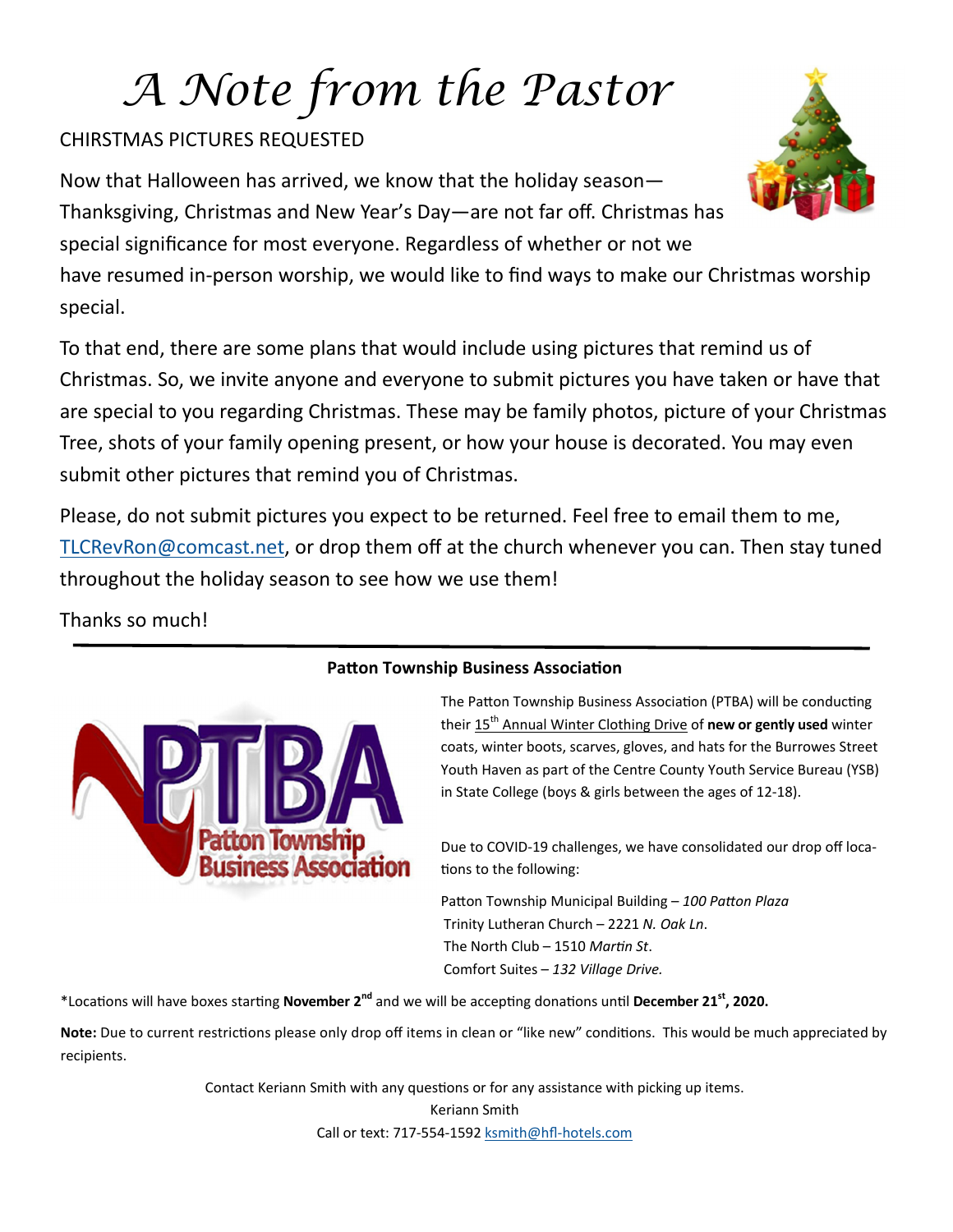



Our 38th annual Alternative Christmas Fair will take place "virtually" this year, December 6 through December 20, due to COVID‐19 concerns. On those days holiday "shoppers" can donate to 30 local, national, and international charities. A quick trip to https:// ubbcwelcome.org/acf will show you how to give online or by check. You can also use the QR code above to access the online shopping center via your mobile device.

Last year, 26 charities shared in more than \$43,000 that was given by people in our community. While we miss the opportunity to have representatives of our beneficiaries gather in Fellowship Hall to meet and talk with our "shoppers," (we'll do that again next year) we are excited at being able to offer to our patrons the ease of online giving. And the extra "space" we gain by not being in a physical place has allowed us to add four new organizations for 2020.

Here are the organizations to which you may donate:

Center for Alternatives in Community Justice **Biggs** Hope International Services Centre County PAWS **Section 20 ACC 20 ACC 20 ACC 20 ACC 20 ACC 20 ACC 20 ACC 20 ACC 20 ACC 20 ACC 20 ACC 20 ACC 20 ACC 20 ACC 20 ACC 20 ACC 20 ACC 20 ACC 20 ACC 20 ACC 20 ACC 20 ACC 20 ACC 20 ACC 20 ACC 20 ACC 20 ACC 20 A** Centre County Youth Service Bureau **1988 1998 1998 1999 1999 1999 1999 1999 1999 1999 1999 1999 1999 1999 1999 1999 1999 1999 1999 1999 1999 1999 1999 1999 1999 1999** Centre Helps **Manual Services 1999 Interfaith Human Services** Centre LGBTQA Support Network Jana Marie FoundaƟon CentrePeace **CentrePeace 12 CentrePeace 12 CentrePeace 12 CentrePeace 12 CentrePeace 12 CentrePeace 12 Centre** Centre Region Down Syndrome Society **1999 Centre Region Down Syndrome Society** 1999 Cut of the Cold Centre Safe PA Interfaith Power and Light Centre Volunteers in Medicine **Manual Exercise Society Centre County Chapter** County Chapter Centre Wildlife Care Park Forest Preschool Church World Service **Children** Save the Children Clearwater Conservancy of Central PA State College Food Bank Dyslexia Reading Center of Central PA State College Meals on Wheels Habitat for Humanity of Centre County Ten Thousand Villages Heifer International **Base of the Contract of Times Account Contract Contract Account Contract Contract Account** 

Make the season merrier by supporting the good work of these charities! See you at The Alternative Christmas Fair!